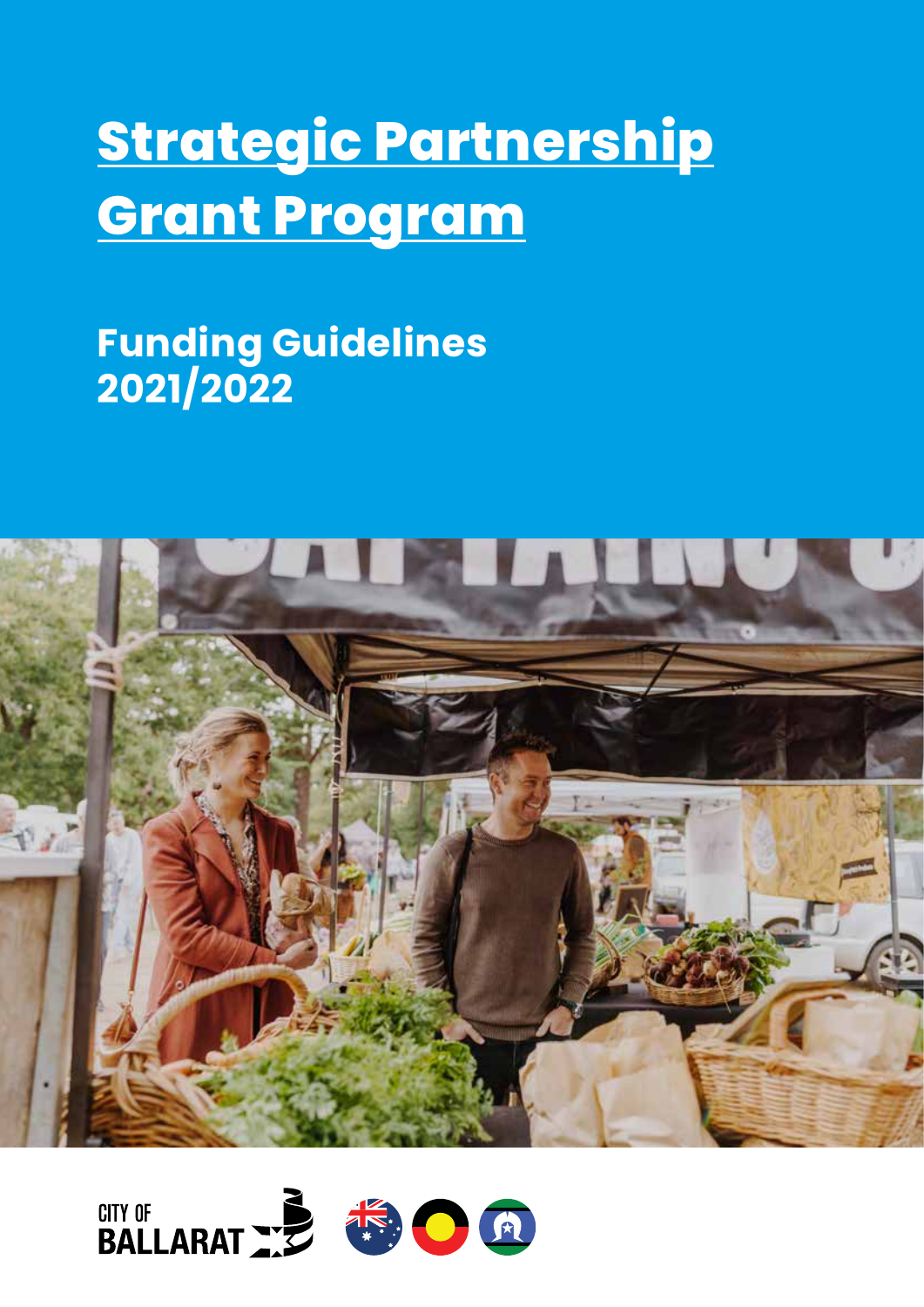## **INTRODUCTION**

The Strategic Partnership Grant Program provides funding to organisations or businesses to deliver initiatives that meet the City of Ballarat's strategic objectives outlined in the Council Plan, Municipal Health and Wellbeing Plan and other relevant plans and strategies endorsed by Ballarat City Council.

Strategic Partnerships are considered for requests exceeding \$20,000. These partnerships will only be awarded to well-established organisations that have a proven record of delivering the relevant programs, projects or activities. Applications are accepted in August and February, subject to available budget. Requests can be for multi-year funding up to a maximum of four (4) years. Applications will only be accepted online.

### **PRINCIPLES**

Strategic Partnership applications must align with community needs and the City of Ballarat's strategic objectives, as expressed in the Council Plan, Municipal Health and Wellbeing Plan and other relevant plans and strategies.

The **[Council Plan](https://www.ballarat.vic.gov.au/city/about-us/council-plan)** and **[other strategies](https://www.ballarat.vic.gov.au/city/strategies-plans-and-policies)** can be found on the City of Ballarat's website.

Applications must also align with the following principles:

- Partnerships are developed with identified strategic partners that the City of Ballarat can work with collaboratively to deliver community outcomes
- Strategic Partners are identified to make the most of opportunities to meet community needs and deliver on Council Plan outcomes
- Strategic Partnerships have mandatory reporting and contractual agreements. Recipients must enter into a Funding Agreement with the City of Ballarat that outlines reporting requirements and a mutually agreed evaluation framework focusing on performance and outcome measures
- Recommendations on the Strategic Partnerships funding agreement term will be made by management, taking into consideration the time needed to have an impact on outcomes and the term of the strategic documents to which they align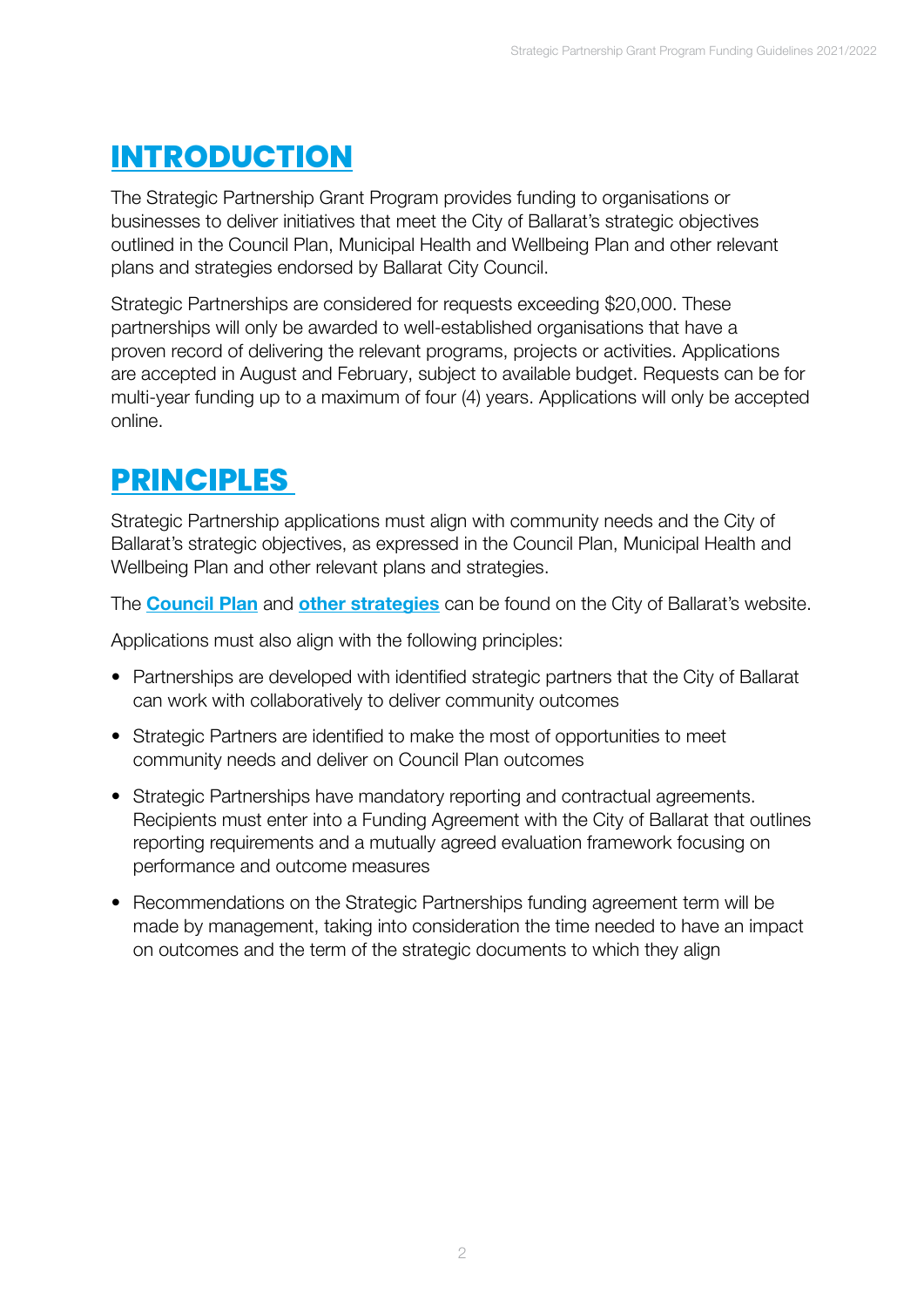# **APPLICATIONS**

Applications will open in August and February each year. All available funds may be allocated following the August round. When this occurs, the February round will not take place.

Applications must be submitted via the City of Ballarat's SmartyGrants program.

Applicants should use the checklist below to ensure they have all the required documents before submitting their application.

#### Document

- () ABN
- [Statement of Supplier](https://www.ato.gov.au/uploadedfiles/content/mei/downloads/bus38509n3346_5_2012.pdf) (if no ABN)
- $\bigcap$  Certificate of Incorporation (if applicable)
- $\bigcap$  Incorporation Registration Number (if applicable)
- $\bigcap$  Certificate of Currency for Public Liability Insurance
- Latest Annual Report and audited financials
- () Bank account details
- Project plan
- Event plan and risk management plan (if applicable)
- Evidence of approval to make changes to a property such as proof of ownership or proof of landlord approval (if applicable)
- Letters of support (if applicable)
- Evidence of the project's need
- Quotes for all costs over \$5000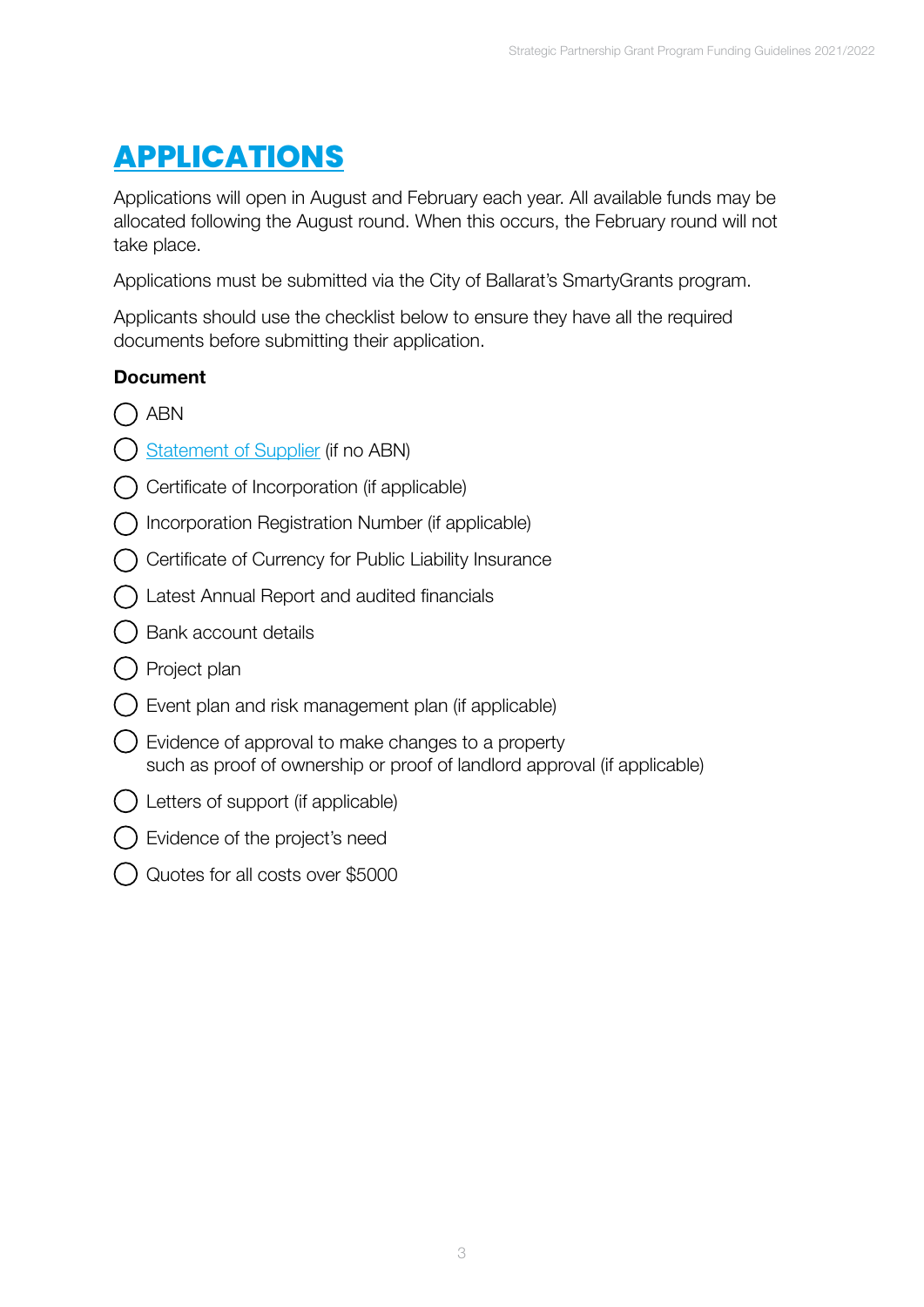# **ASSESSMENT**

It is expected the assessment process will be completed within two months of the designated window for applications closing. There are four (4) phases of the Strategic Partnership Program assessment process.

#### **PHASE 1**

Applications are reviewed by relevant City of Ballarat officers checking they are complete and contain all the necessary supporting documentation. All incomplete applications will be returned to the applicant for further development by a specified deadline.

#### **PHASE 2**

All applications are assessed by an internal Grants Acquittal and Reporting Working Group in accordance with the City of Ballarat's strategic objectives as outlined in the Council Plan, and in line with the principles highlighted above. The funding level and support period to be recommended will be decided on the following criteria:

- Community benefit level (including economic benefit)
- Alignment extent with the Council Plan and other strategic Council Plans
- Funding amount previously provided to the applicant
- Potential to be self-sustainable (if the activity is ongoing)
- Complete and reasonable budget (with provision of quotes)

The City of Ballarat also values projects that show clear consideration of factors that influence the inclusion of people within the project target group from all backgrounds regardless of gender, age, ability, financial status and cultural background. See the ['How to make your project more inclusive'](https://www.ballarat.vic.gov.au/city/my-community/grants) guide on our grants website.

Applications which fail to meet the City of Ballarat's strategic objectives as outlined in the Council Plan, or the principles highlighted above, will be returned to the applicant for further development by a specified deadline.

#### **PHASE 3**

All applications received during each window and recommendations for funding are reviewed by the City of Ballarat's Executive Leadership Team.

#### **PHASE 4**

Projects recommended for funding are considered at a Ballarat City Council meeting with applicants being officially advised of an outcome within two weeks.